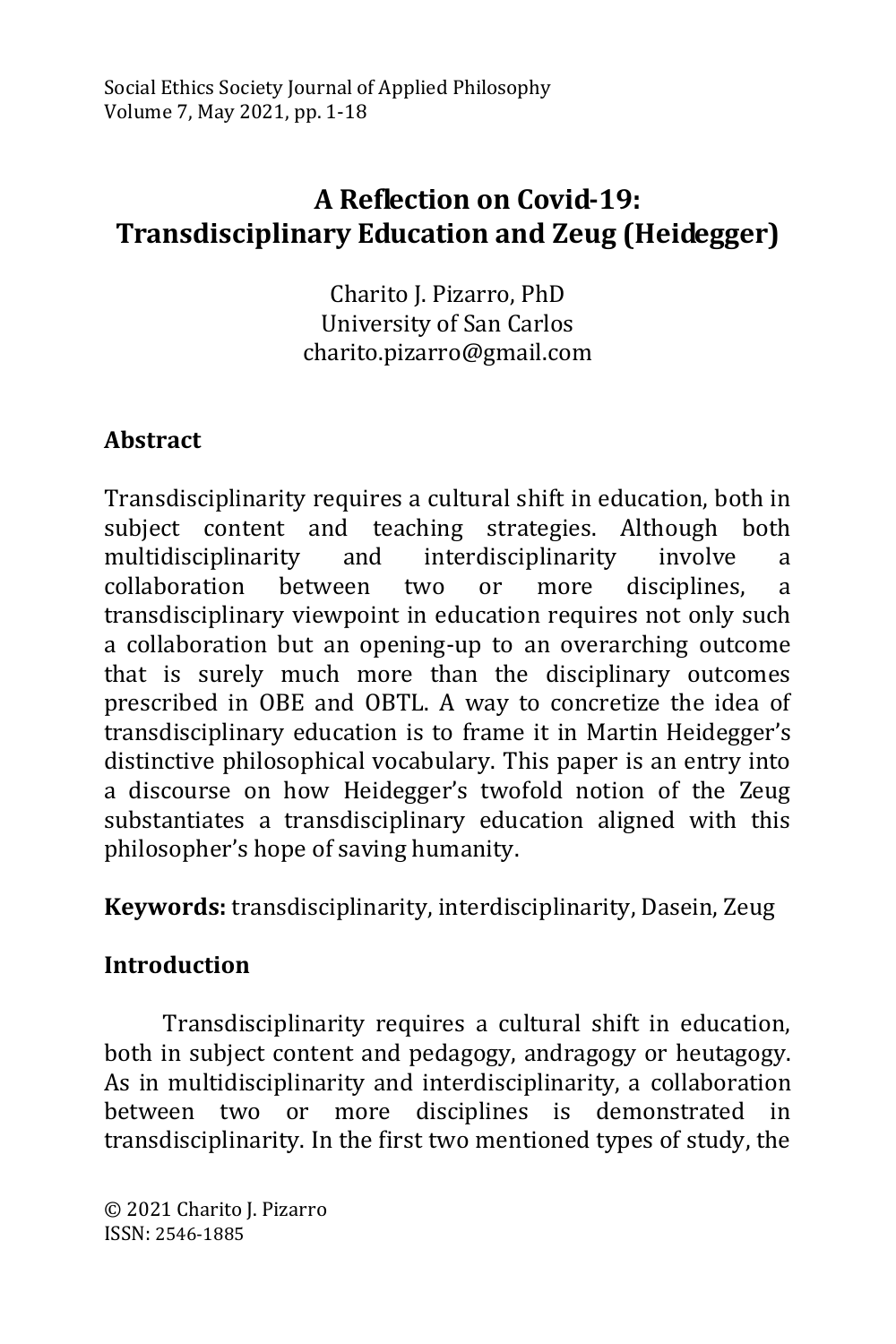-

disciplines, as academic and professional specializations, are made to relate to each other as branches of knowledge to help in resolving the mounting complex of crises in the contemporary world – without affecting the conceptual frameworks which the respective disciplines have developed through the years of their application as individual knowledge systems.

But what exactly is transdisciplinarity? We can start explaining what transdisciplinarity is by saying what it is not.

Multidisciplinarity is not Transdisciplinarity. Multidisciplinarity approaches a topic from the perspective of a number of different disciplines. <sup>1</sup> From the Latin *multus*, "much, many," multidisciplinarity is additive. That is, a root discipline may involve other disciplines where participants exchange knowledge and compare results. For example, a research is multidisciplinary, and not transdisciplinary, when the research topic is studied in several disciplines at the same time, as when an artwork is studied not only in its own discipline of art history, but in different other contexts such as religion and geometry.<sup>2</sup> The learner gains appreciation and understanding of the artwork through the information coming in from the many disciplines, but data or information integration in the transdisciplinary sense is not attempted. Thus, although a multidisciplinary research project may overflow disciplinary boundaries, it is not considered transdisciplinary when it has a goal that remains limited to the framework and format of disciplinary research. Each discipline is engaged in providing a perspective without interacting with the framework, especially conceptual, of each of the other disciplines.

Interdisciplinarity is also not transdisciplinarity. In interdisciplinarity, the methods of one discipline are used in another discipline. Nicolescu distinguishes three degrees of interdisciplinarity: a) degree of application, e.g., when the methods of nuclear physics are used in medicine, leading to new

<sup>1</sup> A. Montuori, Foreword. In B. Nicolescu (Ed.), *Transdisciplinarity – Theory and Practice* (pp. ixxvii). Cresskill (NJ: Hampton Press, 2008).

<sup>2</sup> B. Nicolesc. *Transdisciplinarity – Theory and Practice*. Cresskill (NJ: Hampton Press, 2008).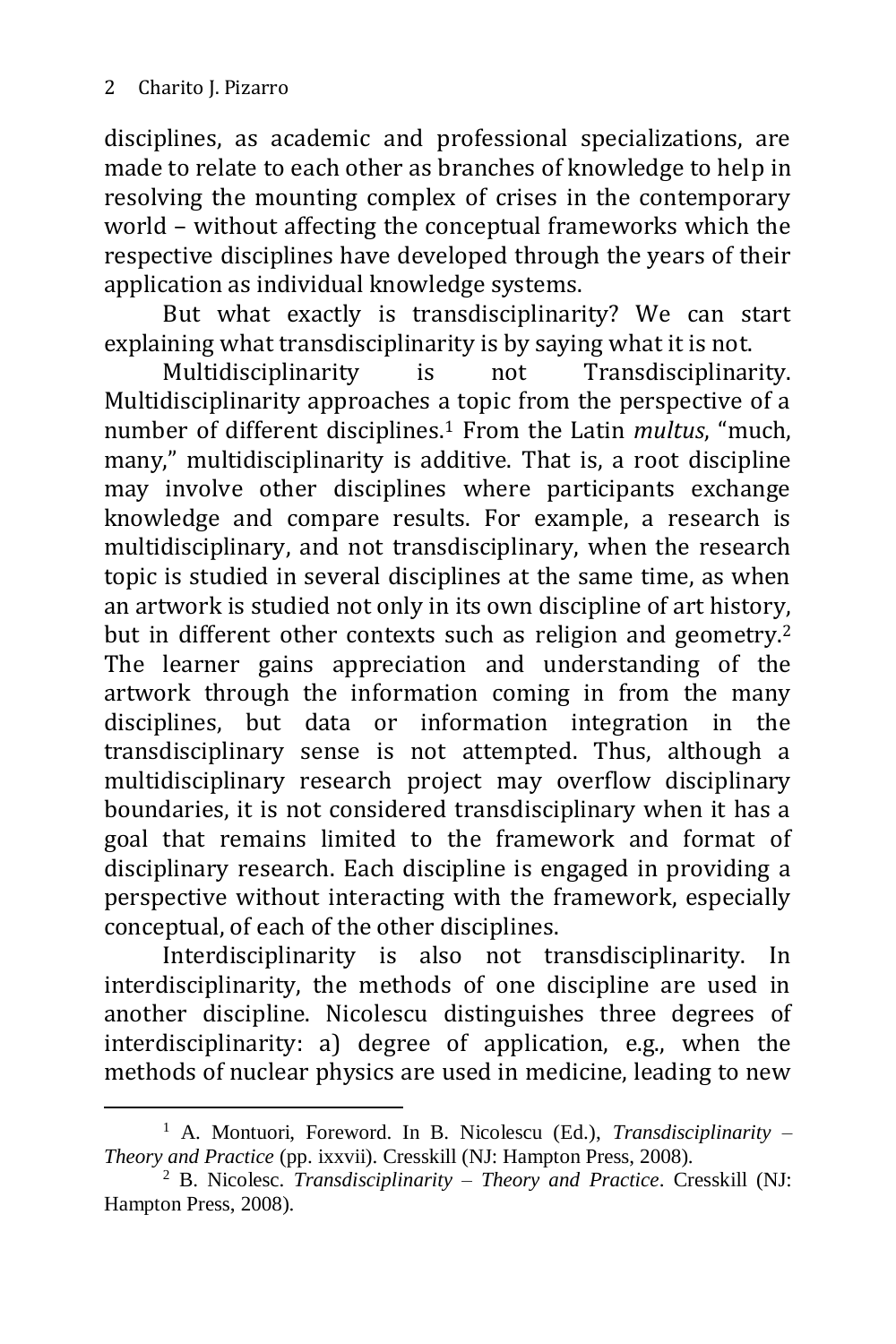possible treatments of cancer; b) epistemological degree, e.g., using methods of formal logic in the area of general law, generating new analyses of the epistemology of law; c) degree of generation of new disciplines, e.g., when methods from mathematics are applied in physics. From interdisciplinary work arises new disciplines, e.g., biophysics, mathematical physics. Interdisciplinarity in information systems and biomedical research has given rise to the field of bioinformatics.

Thus, the exchange of knowledge in both multidisciplinarity and interdisciplinarity transpires within disciplinary constrictions. The participants in the exchange of knowledge stop short of integrating their disciplinary contributions. The respective disciplines do not budge from their respective 'positions,' for 'positions' indeed could be the term to describe their epistemological stances on the reality of the world.

## **What Transdisciplinarity is**

Transdisciplinarity is a new teaching and research paradigm which requires a drastic shift in education culture. It has a farther-reaching aim than either multidisciplinarity and interdisciplinarity; it is usually described as that in which the disciplines go "across, over and beyond" their borders.

Following the track of most of the thoughts which have become the signature of philosophers like Hans Georg Gadamer and Martin Heidegger helps inform what is meant by "going across, over and beyond" disciplines.

The fusion of horizons, *Horizontverschmelzung*, is named by Gadamer as the goal in the dialogue where varied, often conflicting, viewpoints are being presented. In order to provide a conciliatory direction, that kind of dialogue which is structured according to the historical backgrounds of the individual participants needs '*Wirkungsgeschichtlichesbewusstsein*.' It is Gadamer's term for a consciousness that would be effective in bridging the anticipated gaps in the historical process – gaps that are intimated by the fundamental asynchronicity of the participants' cultural affinities. According to Gadamer's ethic of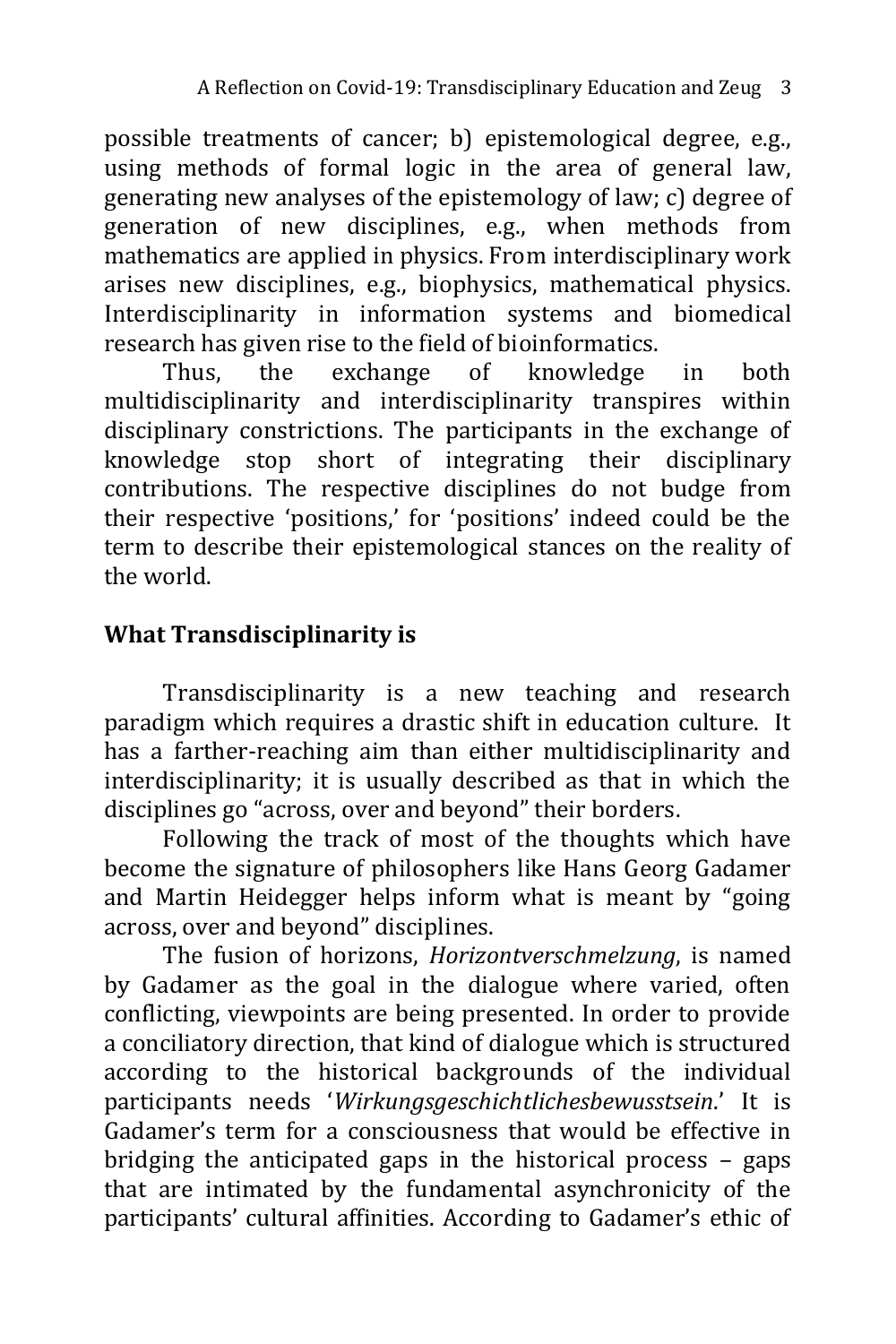the dialogue, the question must take central position and at no time be abandoned or forgotten for the sake of preference and prejudice. This ethic has to be noted and observed in an education that purports to be transdisciplinary.

#### **Heidegger's Concept of the** *Dasein*

Martin Heidegger has become a philosopher's mouthpiece for his word innovation, '*Dasein*.'

Using the phrase 'reality of the world' is requisite for describing Heidegger's pose on the notion and object of '*Dasein*,' which is a keyword in Heidegger's inventive terminology expounding on the ontological circumstances of human action and position in the world. Succinctly, Heidegger's philosophy may be described as follows: Man is "thrown" into the 'reality of the world,' a world which could be described as 'where *Dasein* is involved in the activity of *alétheia* through the *Zeug*.'

A brief description of *Dasein* entails explaining its morphology based on the German words "*da*" and "*sein*. " The first one directly means "there" in English. Using the word, however, also has the following ramifications. First, it would mean a presence. Where? In Heideggerian language, "where" is '*wo man sich befindet*,' or, where man finds himself. This would be the earth at large, when geographical restrictions are momentarily set aside. Second, insinuated in the expression "*Man befindet sich*" is a certain lack of control of circumstances which suggests the more fitted English translation, "one (happens) to find himself." Third, it would also mean that "*da*" as literally "there" in English presupposes an opposite "*hier*" in German or "here" in English. Somewhere opposed to 'here' is where the '*da*' is construed to be. Fourth, "*da*" is tantamount, in German, to "*es gibt*" which brings the literal translation to the English "there is" which leaves no doubt, at least for the one who is stating it, that "There is!" Or, "there exists, and I know this to be true."

*Sein*, on the other hand, is more straight-forward. It is the basic form of the verb in English which is the infinitive form of being, i.e. "to be." This, when inflected according to grammar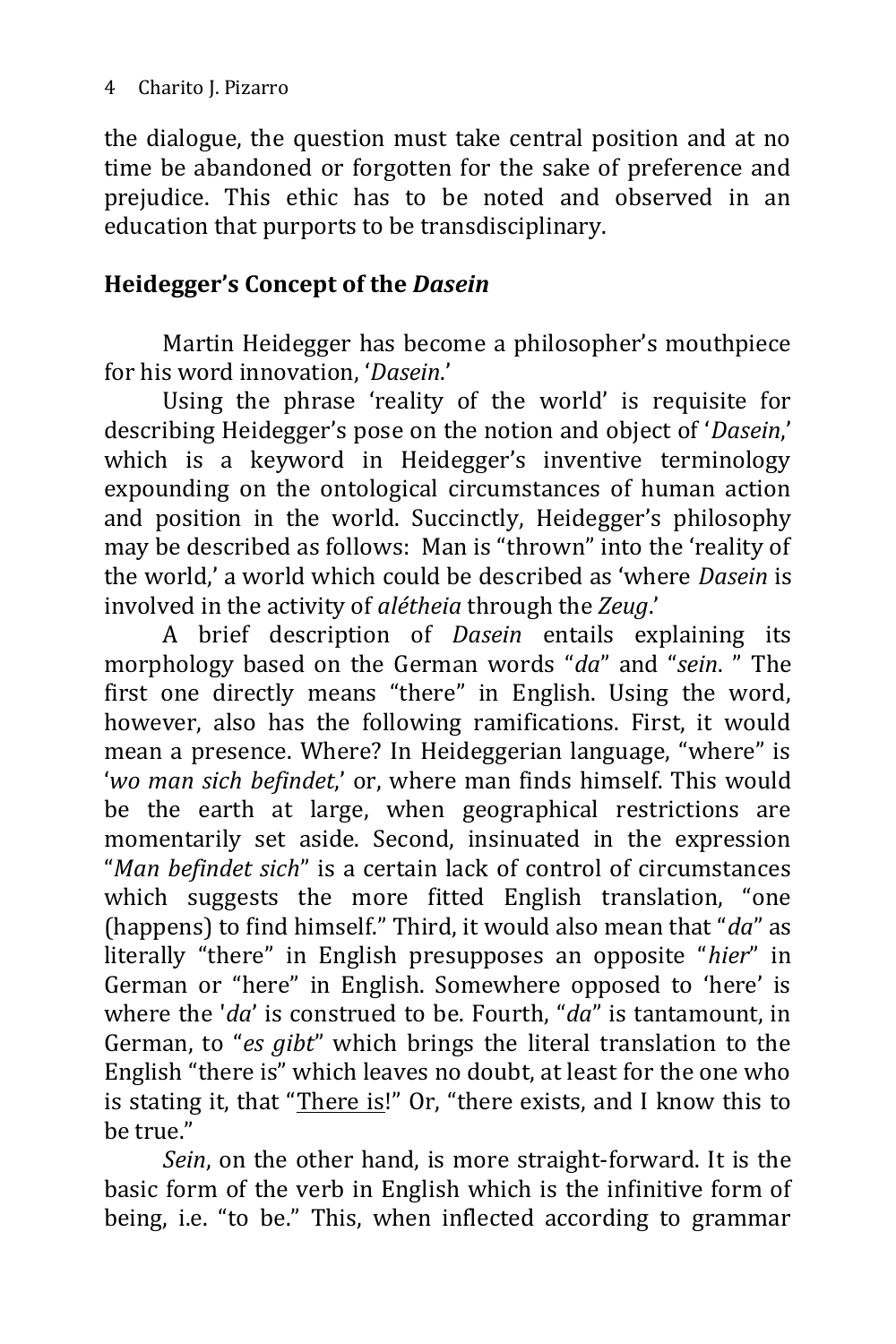rule becomes "finitized" into first person singular, "am" and plural "are," second person singular and plural "are," third person singular, "is," and plural "are." This basic fact in linguistics suggests a path to a simple discourse on individuality, on the uniqueness of the person, and the uniqueness of the culture of a community of persons, which outright explains why there are so many views that have to be reconciled, in the Gadamerian fusion of horizons, where *Dasein* is.

Heidegger's notion of the *Dasein* is available for the exploration of the options and the rationale for a transition from the present educational system to transdisciplinary education. In general, Heidegger's philosophical vocabulary can be used to elucidate the idea of transdisciplinarity. Two principal notions other than the *Dasein* are *alétheia* and *Zeug*. On his reconstruction of the concept of the Greek *alétheia*, English, 'truth,' Heidegger founded 'truth' on the premise that there is 'Being' that 'shows itself.' The capital 'B' accentuates the difference of this 'being' in that Being is conceived by Heidegger to be in constant readiness to 'disclose' or 'unconceal' itself. According to his etymological analysis of the Greek word alétheia, Heidegger drew his understanding of 'truth' as 'selfdisclosure of Being.'

Applied to the accumulation of knowledge and understanding as its desired consequence, the acquisition of knowledge by humans and the growth of understanding can be seen as the activity of the unconcealment of *Dasein*.

### **Heidegger, Plato and Transdisciplinarity**

Heidegger's vision of the acquisition of understanding is of allowing ever newer aspects of self-showing *Being* to come forth. In an interpretation of Plato's allegory of the cave, Heidegger argued that Plato errs in the manner he assimilated truth to light. This is an error, asserts Heidegger, because light, as it is alluded to in the allegory, is the light assumed to be outside the cave and thus coming from the sun, with the capacity to show things that can be perceived except inside the cave. Like the 'reality of the world,' the light outside the cave has the constancy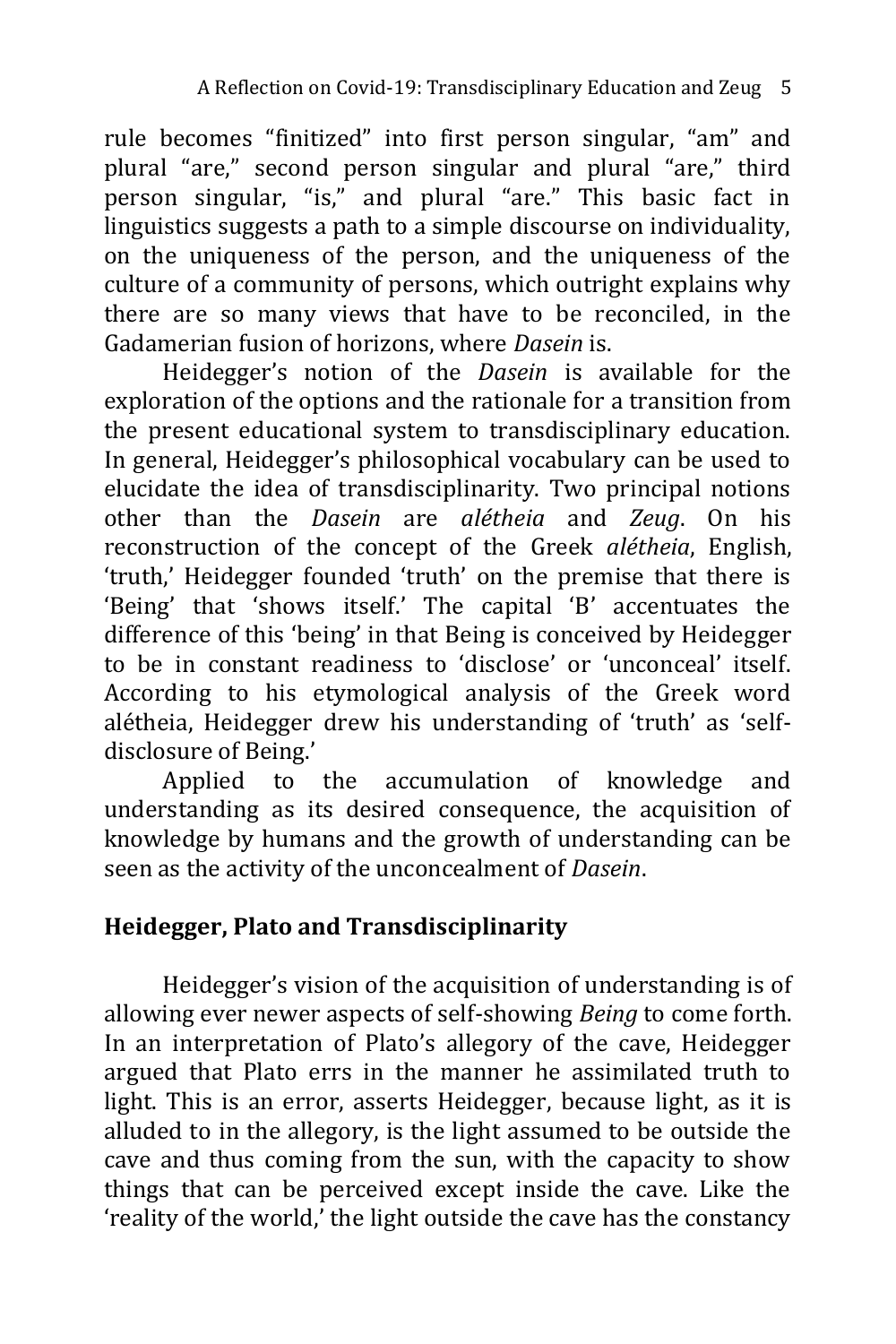of the sun. Indeed, the natural light that emanates from the sun's rays is "there all the time." It is not in our repertoire of natural capacities to switch it on or off (nor would it be to our advantage, considering that any one man in a powerful nation could order the destruction of other countries through nuclear weapons or that any one man could design a 'virus' for the extermination of fellow human beings and a 'vaccine' ostensibly against it but meant to finish the sinister job).

Since Plato's allegory of the cave is cited worldwide as an educational tool with 'light' used as metaphor for 'knowledge,' Heidegger scores a big point about Plato's "error." It is an error because it makes us miss, even lose, cognizance of the fact that light outside the cave is there all the time and, in that sense, has a constant 'openness' to our seeing. Even "behind the clouds," as the folk saying goes, "the sun is still shining." Heidegger thus points out that light outside the cave is light 'unconcealing' outside but concealed inside the cave. The light (metaphor for 'knowledge') is always 'open' outside the cave since it is, like the 'reality of the world,' the given (natural) light of the sun. It is the fact of 'imprisonment' inside the cave that 'conceals' the light which actually does not cease to exist outside the cave. The 'unconcealing' light outside-the-cave could serve as an analogy to elucidate the concept of the *Dasein* with regards to *alétheia.* The unconcealing of Being 'is there' all the time; those 'inside the cave' just have to go out of the cave to 'avail' of it.

*Alétheia* was originally the basic feature of *phusis* (roughly, 'nature') and thus 'essentially rejects any question about its relation to something such as thinking.' In Plato, however, it 'comes under the yoke of the idea'.<sup>3</sup> Idea, from the Greek *idein*, 'to see,' refers, on Heidegger's account, to the visual 'aspect' (*Aussehen*, i.e. outward appearance), of entities. Heidegger's account connects with the etymology of *phenomenon* as 'appearance,' or as phenomena 'appearing to be' from their *Aussehen*. Thus seen, the prisoners going out of the cave would

<sup>-</sup><sup>3</sup> M. Heidegger, *Platons Lehre von der Wahrheit* (Bern: Verlag A. Francke A.G., 1932), p. 228.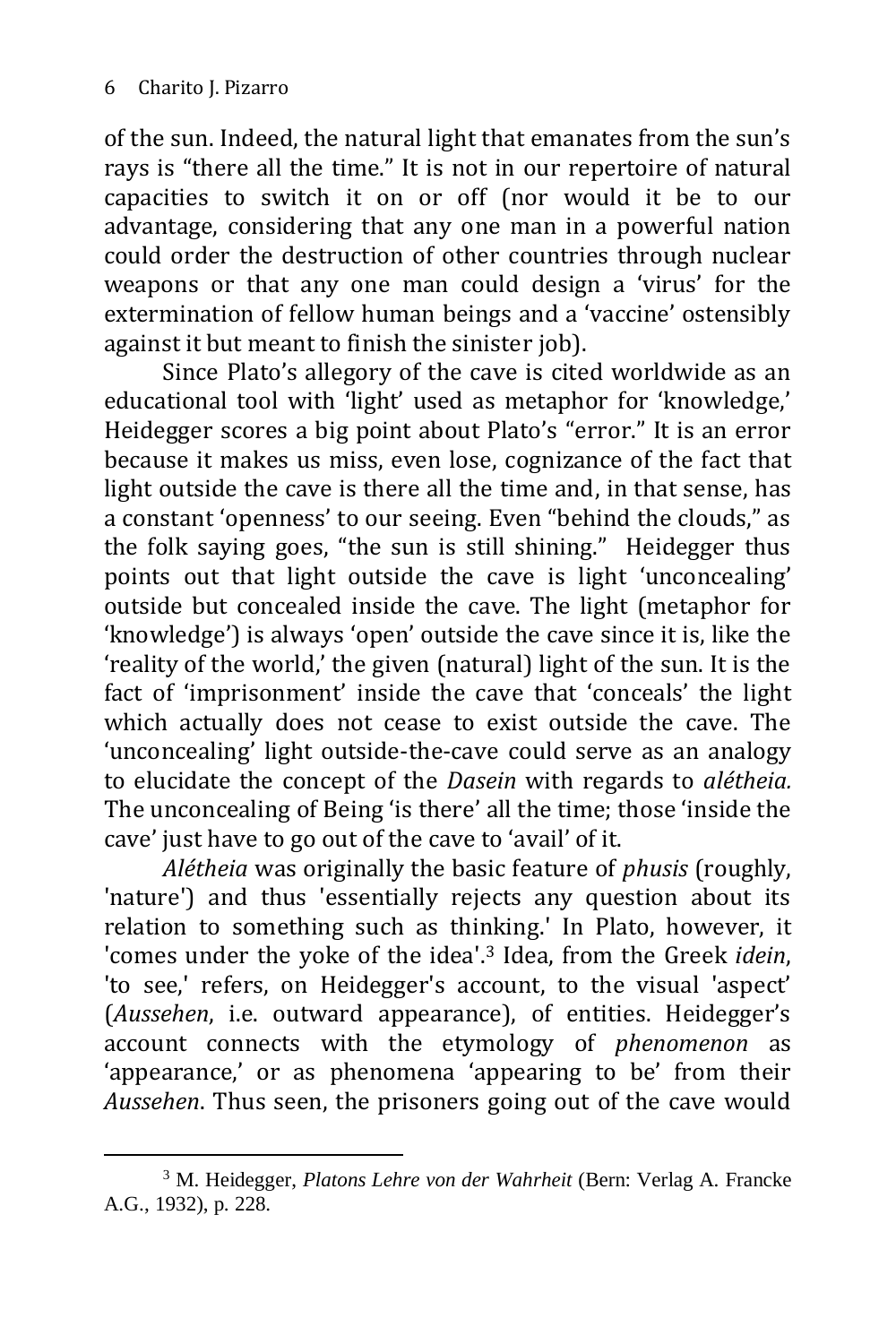undergo probable 'correction' of their imagination of things conceived inside or within the darkness of the cave.

#### **Outside the cave**

The erstwhile dwellers of Plato's 'cave' would be immediately exposed to *Aussehen*. If blindness is not an issue, they would first see a land-skyscape, perhaps including a seascape, on their exit. That would be 'the world' that greets them. The observations that they make in time will constitute details about their 'new world' - a horizon that is 'natural.' These will provide explanations such as are necessary for them to learn about their habitat outside the darkness of the cave, surrounded by the expanse which seems to be everywhere they look and which, they will observe, gradually turns darker until, perhaps lighted only by the flickering objects in them, the darkness will approximate the lightless-ness of their former world. They will call the light 'day' and the darkness 'night' and the surrounding expanse 'sky' and the flickering objects in it 'stars.' Gradually, they discover many other things and these constitute the 'correction' of their former imagination (not 'vision,' except when 'imagination' is included in the concept of 'vision'; the word 'vision' seems inapplicable because it is a word which is associated with optics and light). They will observe, and conclude, how it is, or how things are, in the 'world outside.' At any rate, 'naming' or giving names comes after the discoveries.

The disciplines that have emerged historically have been carrying on the quest for discovery and explanation of the 'reality in/of the world' and thus are acting as agents of the said 'correction' process. The search and research the disciplines do to obtain information from their respective areas of exploration and inquiry and the subsequent and consequent attempts at explanation of the given information would bring more and more 'enlightenment' to those 'coming out of Plato's cave.' Historically, the information provided or supplied by these disciplines itself gets 'corrected' as more information arrives at the data pool of the disciplines.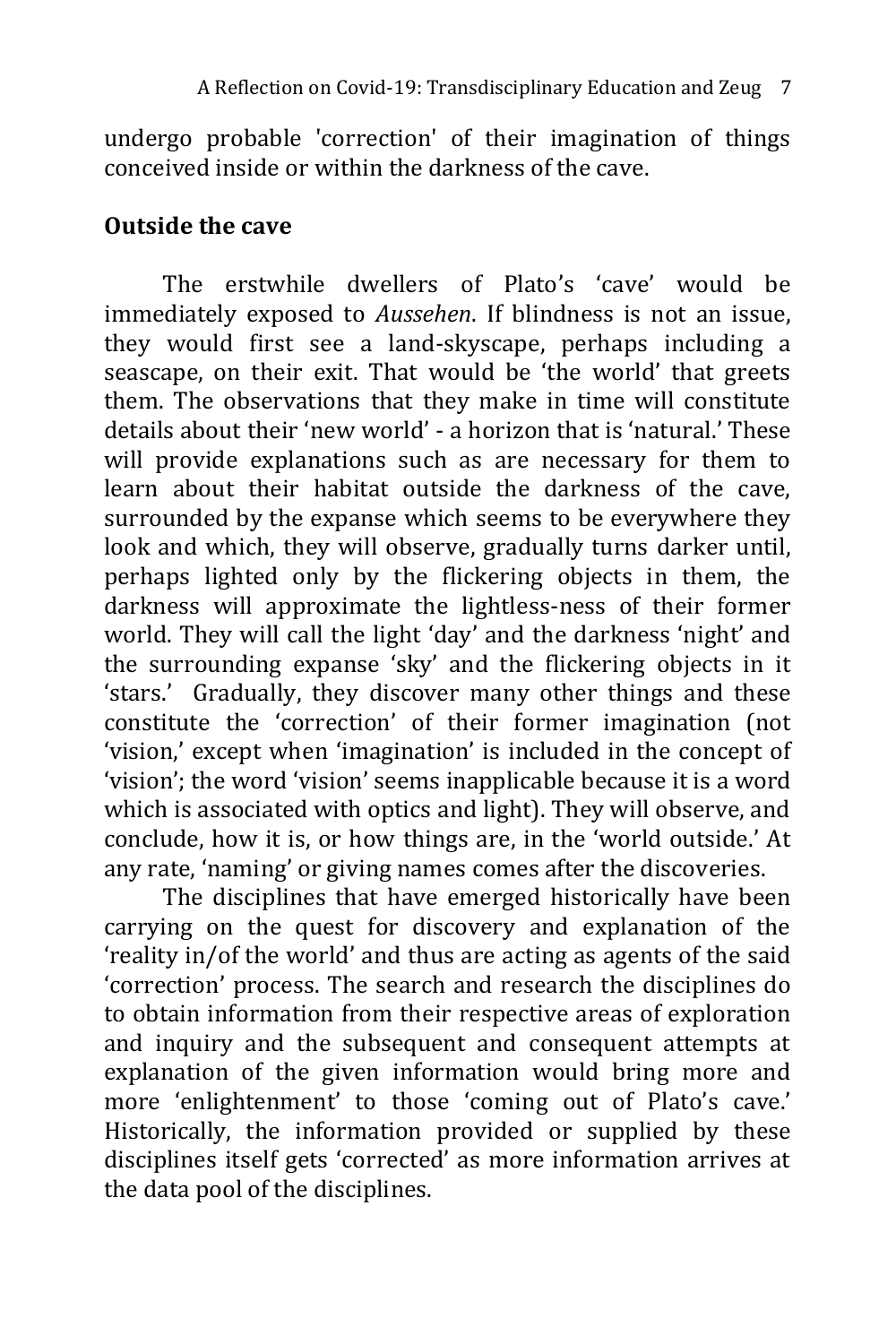The disciplines are really epistemological systems that discover facts about a world that has opened up to the persons exiting the cave, the cave being a symbol of the 'natural darkness' they lived in before leaving the cave. The explication and description of these facts are verily the statements of 'scientific facticity.' They are products of empirical, qualitative or quantitative investigation plus the perception and cognition that attend to the inferences made on the investigation. They correspond to 'reality' in that the researchers describe 'reality' as they find it. They are truthful (or believed to be truthful) statements which describe facts of the world according to the category of truth as correspondence.

## **Heidegger's Notion of Zeug**

Heidegger's focus on 'unconcealment,' however, is on the elucidation of how an ontological "world" is disclosed, or opened up, in such a mode or manner that things are made intelligible for human beings as part of a holistically structured background of meaning. How do we regard our epistemological systems, the disciplines, as modes of such an order of sense-making or intelligibility?

To answer this, we have the Heideggerian notion of the two-fold definition of *Zeug* to clarify the function of disciplines. To the first definition, we can ascribe the results of disciplinary research as statements of 'epistemological truth' - fragments and snips of the 'whole' truth of the intelligible world open to man's piecemeal discovery. 'Piecemeal' because, primarily, it is historically phased. For example, Democritus around 460 BC said that the atom is the smallest unit of matter and that it is indivisible. The 'correction' of this came piecemeal in history, in the form of the discovery of subatomic particles: in 1897 the discovery of the first subatomic particle, the electron, by J.J. Thomson; in 1911 the discovery of the nucleus by Rutherford; in 1930 the prediction of the neutrino; in 1934 its existence firmly established in theory; in 1956 its actual detection. Events such as these underscore the fact that the results of empirical observations, reasonable inference, disciplinary search and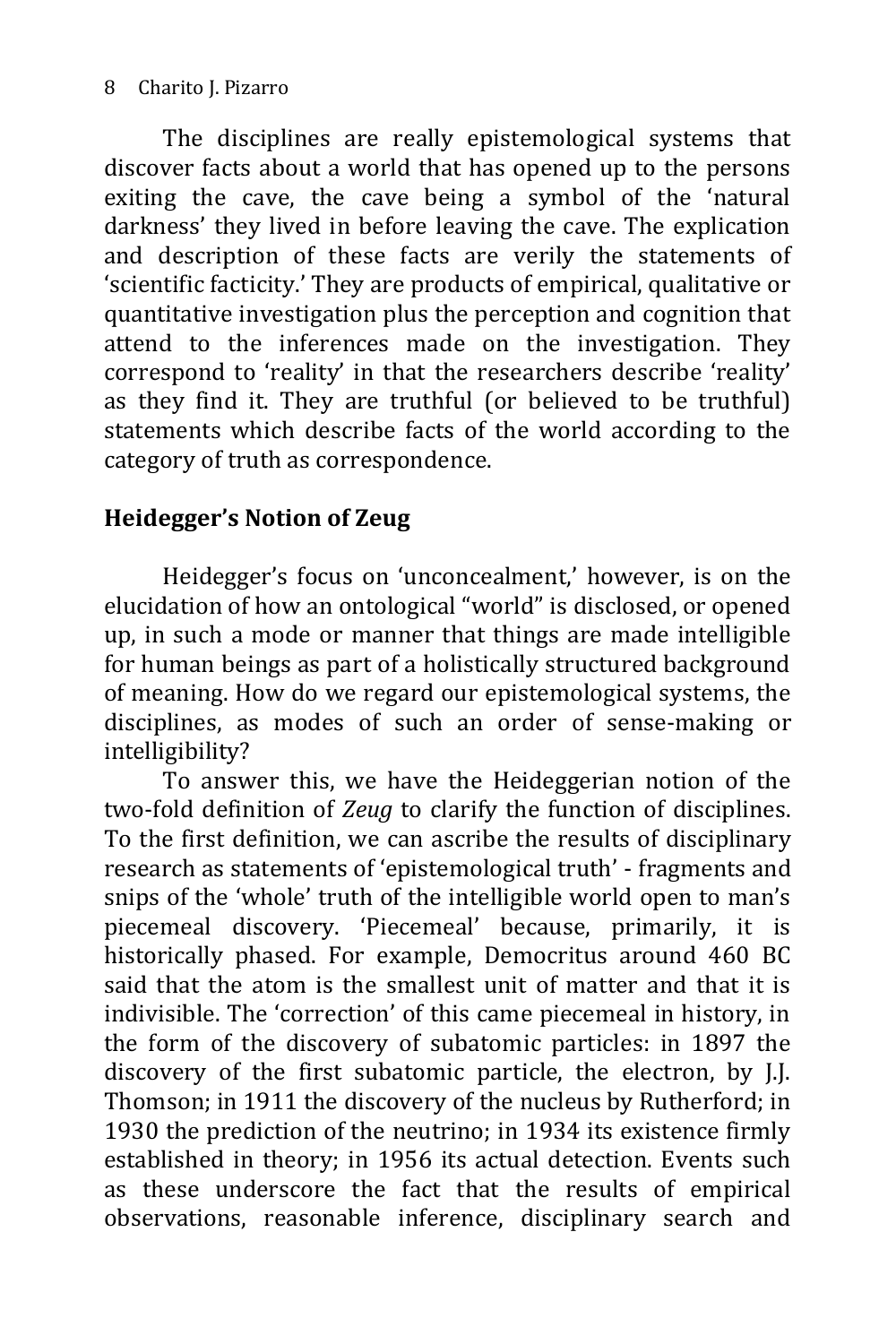research are statements of facts about the world, but these are fundamentally historical. They get revised, edited, and modified as new facts are added, likewise historically. Such 'truthful facts' constitute 'epistemological truth' which Heidegger philosophically distinguished from 'originary' truth. He said 'epistemological truth' has transitioned, or has been derived, from 'originary truth.'

Heidegger introduced the term '*Zeug*' in connection with 'unconcealment' and the *Dasein*. The German term *Zeug*, translatable literally to the English 'tool' but usually translated as 'equipment' by Heidegger's interpreters, can be applied to describe the disciplines engaging themselves with 'entities of the world' as they make their individual factual statements about them. At the outset, or initially, they behave vis-à-vis these entities as 'tools' or 'equipment' in the conventional, surface or lexical meaning of this word. Thus, do they participate in the process of 'unconcealment' or 'disclosure.' The following are examples: Chemistry states what molecules are, how they bind and combine to form Hydrogen and Oxygen to result in  $H_2O'$ : Geology informs about the plate tectonics from which subduction zones could be deciphered, which in turn explain the structural configurations that give rise to volcanoes and enable the prediction and interpretation of the signs that require the evacuation of people near them; Quantum Physics comes up with theories applying mathematics resulting in the cyber realities of the present historical era.

The kind of objectives which the methodologies of the disciplines fulfills is under the category of what Heidegger calls 'for-the-sake-of' objectives. To this category of objectives would belong academic goals or national goals or those goals conventional in performing professional duties or personal ambitions, etc. Heidegger's double definitions of *Zeug* underscore the *double entendre* that draws closer together Heidegger's two notions of *Zeug and Vorhandensein* (ready availability) within the frame of transdisciplinarity.

The epistemological systems of disciplines allowing the growth of knowledge are aligned with Heidegger's *alétheia*, i.e. 'unconcealment,' and such growth would depend on the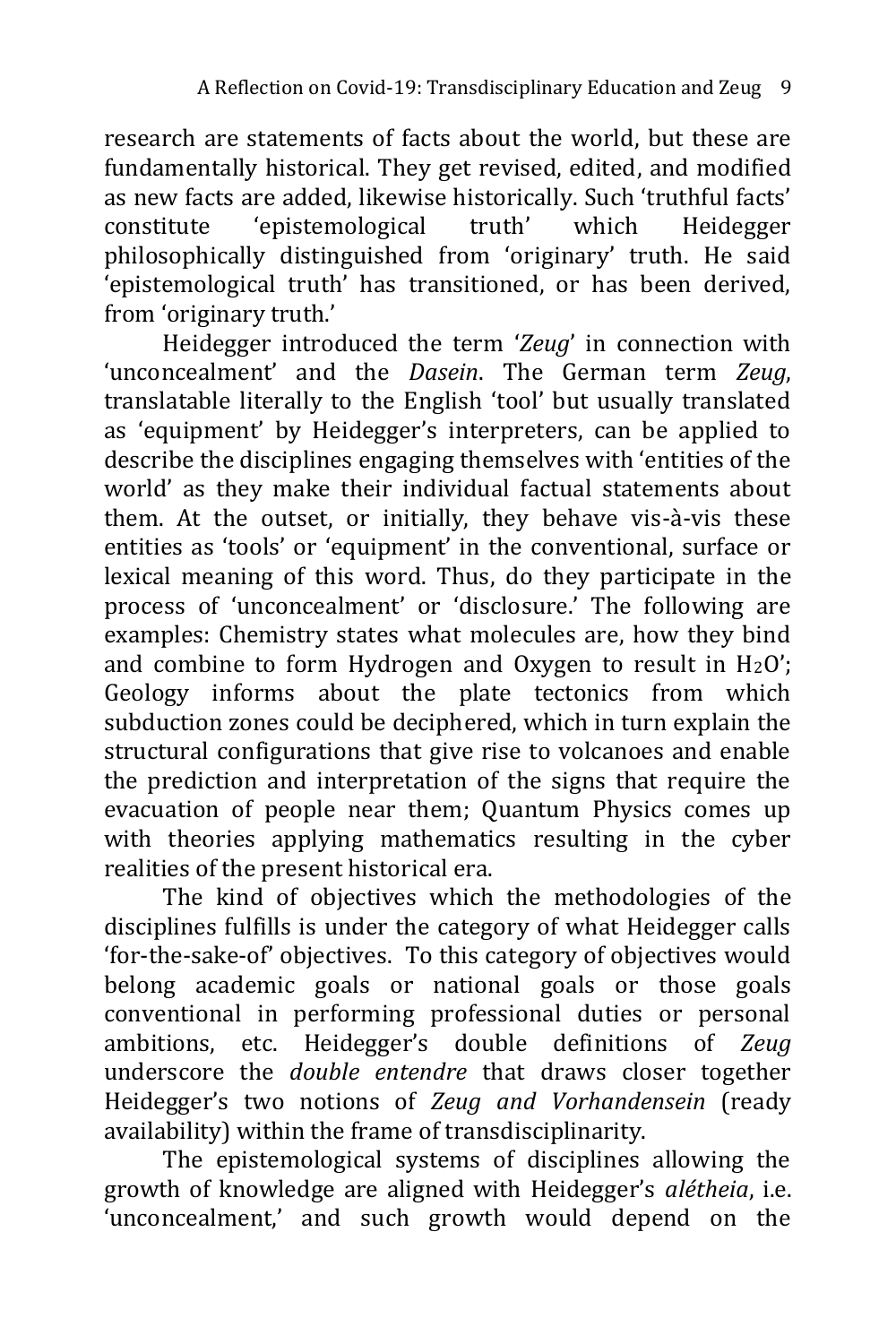-

pouring-in of insights from the numerous disciplines that serve as epistemological sources. These insights are then applied in sustaining human life in terms of satisfying physical and material needs so that the world becomes more comfortable to live in, more delightful to see, hear, touch; or in general, to give us more pleasures and to make our tasks less cumbersome and our daily lives more convenient. If we follow Heidegger's argument, however, the customary and traditional purpose of disciplines as we know them with their specific methodologies fulfills their 'for-the-sake-of' usefulness, but the disciplines do not (at least as yet) justify what Heidegger claims is supposed to be their grounding in 'fundamental ontology' from which all ontologies are founded. He defines "*fundamental ontology"* as that *"from which all other ontologies can take their rise*." According to Heidegger, this "*fundamental ontology*…*must be sought in the existential analytic of Dasein*."<sup>4</sup>

In the *Beiträge*, *Ereignis*, Heidegger speaks of the difference between the two terms, 'regional ontology' and 'fundamental ontology,' when he expands the meaning of *Vorhandensein* (as 'ready availability'). 'Regional ontologies' are particular domains with "for-the-sake-of" academic and such objectives, e.g. zoology, botany, chemistry, geology, physics, psychology, law, etc. In the first instance, they are themselves *Zeug*, but the facts they bring in are likewise *Zeug* in the first definition of *Zeug* as useful tools or equipment.

Heidegger says, however, that *Zeug* is more than equipment for the sake of whatever 'usefulness.' It is to Heidegger's notion of *Zeug* in the *Beiträge*, *Ereignis*, that we turn to the second definition of *Zeug* in order to seek the ground that makes the 'entities in the world' as more than merely useful to us. This second definition of *Zeug* concurs with the term, i.e. 'fundamental ontology,' in that it carries the potential to carry the *Zeug* (e.g., a discipline) beyond mere usefulness and enables it to 'reconnect' with the 'a priori.' The concept of the 'a priori'

<sup>4</sup> M. Heidegger. *Being and Time*, J. Mcquarrie & E. Robinson, Trans. (Oxford, England: Basil Blackwell Publisher, 1962), p. 34.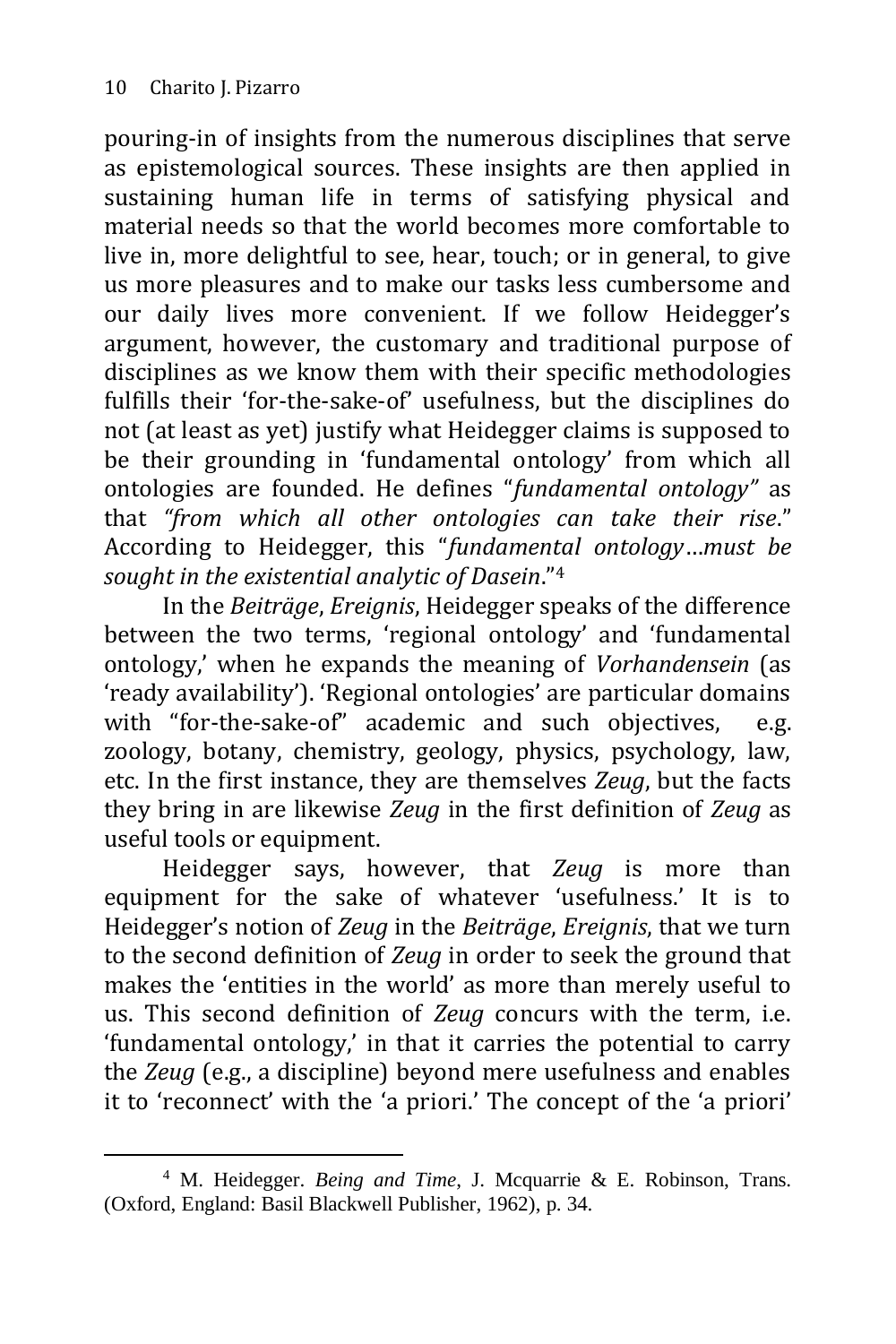varies with different philosophers. For Heidegger, the 'a priori' refers to the transcendental conditions that render possible (at all) those particular regional ontologies. Thus, he says, all ontologies "rise" from fundamental ontology, or the a priori.

Aside from the mentioned differences that distinguish 'fundamental ontology' and 'regional ontology,' there are two different kinds of enquiry involved in the distinction. Heidegger calls them the 'ontical' and the 'ontological. The difference between ontical and ontological enquiry is that the former is concerned with facts about entities and the latter is concerned with the meaning of being and how entities are intelligible as entities. ' 'Ontical enquiry' would correspond to the engagement of the disciplines which are concerned with their 'regional ontology' domains, i.e. gathering facts about entities. According to this nomenclature, 'ontical enquiry' would be the nature of the research and scientific investigation that the disciplines are working at since they are 'regional ontologies,' concerned with ontic knowledge from the domains of the regional-ontological. Disciplinary fact-gathering results in 'ontic knowledge,' and has no teleological implications. To Heidegger, "*an ontic knowledge can never alone direct itself 'to' the objects, because without the ontological…it can have no possible Whereto.*" 5

Heidegger's hope for 'unconcealment,' however, harps on the possibility of ontological knowledge (finally) prevailing over ontic knowledge as the means of disclosure needed to provide the Whereto. This means turning 'facts of the entities of the world' - ontic knowledge derived from the 'regional ontologies' of the disciplines - into ontological knowledge. The facts about entities in the world gathered by the disciplines constitute ontic knowledge. They are the results of ontical enquiry in which the disciplines used *Zeug* in its role of mere usefulness. Heidegger calls for intelligibility greater than what ontical enquiry

-

<sup>5</sup> Søren Overgaard. "Heidegger's Concept of Truth Revisited". in *Martin Heidegger* (The Stanford Encyclopedia of Philosophy, 2002) p. 76, no. 7.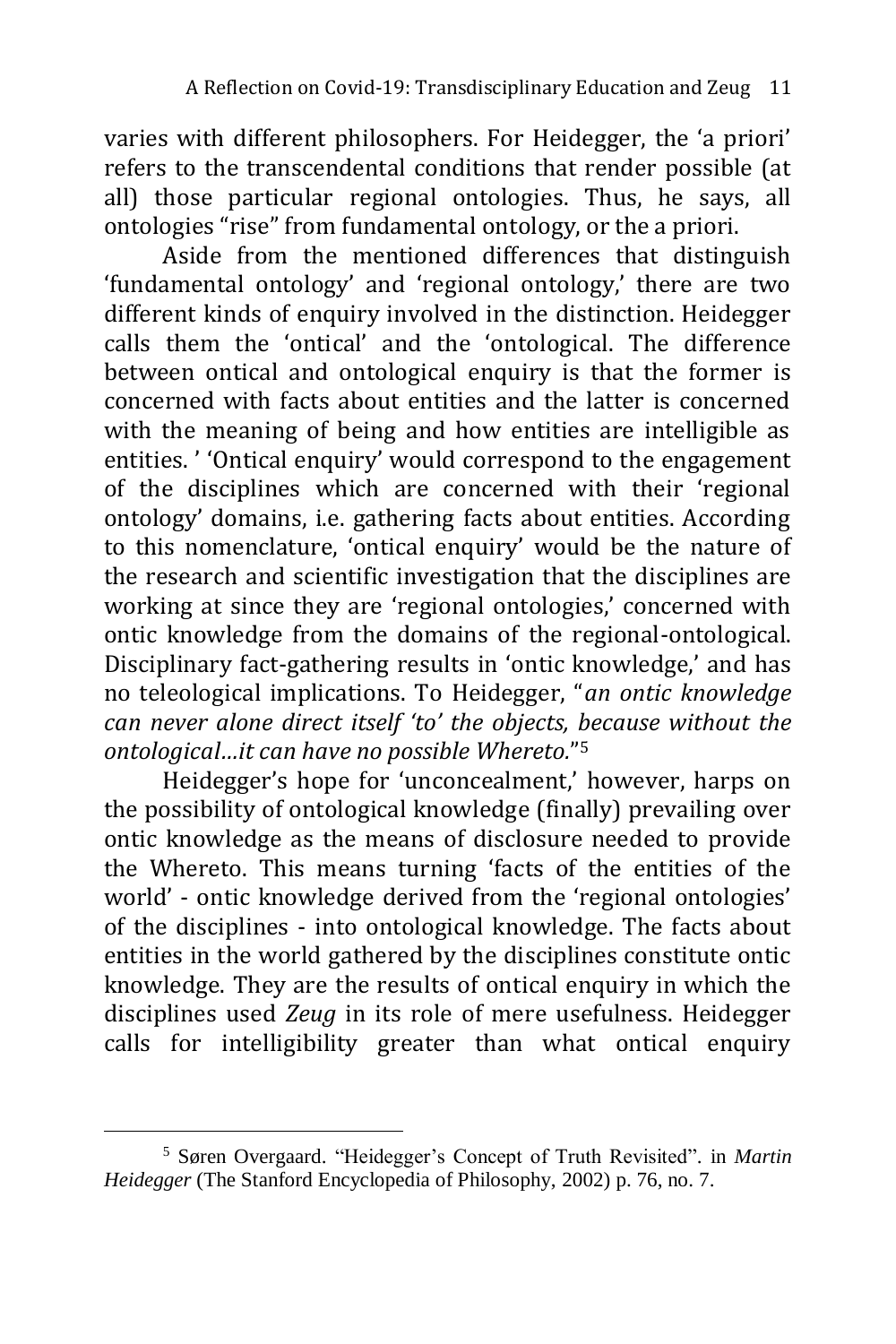-

provides. This is what is meant by turning ontic knowledge to ontological knowledge.

Striving for such intelligibility requires management of the accumulated facts beyond and above the goals of regional ontology. The facts of the entities discovered by the disciplines would thus need 'going across, over and beyond' disciplines, which is what defines the transdisciplinary motto.

However, getting the disciplines to aim at transdisciplinarity is difficult in the existing educational split into bi-cultural pools of knowledge. At present, the disciplines have remained at the level of 'ontical enquiry' and have not entered 'ontological enquiry' because they have not discovered the 'fundamental ontological,' although they "rise" from it, or are founded on it. The scientific statements that arise from ontic enquiry are propositional truths. They stress the assertion of Heidegger that scientific facts are products of discoveries at historical intervals. As he correctly assesses, "*Every factical science is manifestly in the grip of historicizing*."<sup>6</sup>

The multi-disciplines have not arrived at the integration necessary to create a shared knowledge of what Heidegger would call "*the ontological*…[without which there is] *no possible Whereto*." The question is: How can the ontic knowledge of the disciplines be 'turned into' or become ontological?

There are essentially two answers to this question. The first is that "*the grip of historicizing*" must be loosened; that is, the disciplines have to reach for the 'transhistorical.' The second is that our knowledge pool must be converted from its basically bi-cultural structure to a unified fund.

To date, the disciplines are epistemological systems clustered into the two cultures which are designated as 'scientific' and 'artistic.' The separation of knowledge into 'the sciences' and the 'humanities' has been the norm in categorizing subjects and courses in educational institutions. This has

<sup>6</sup> M. Heidegger. *Being and Time*, J. Mcquarrie & E. Robinson, Trans. (Oxford, England: Basil Blackwell Publisher, 1962).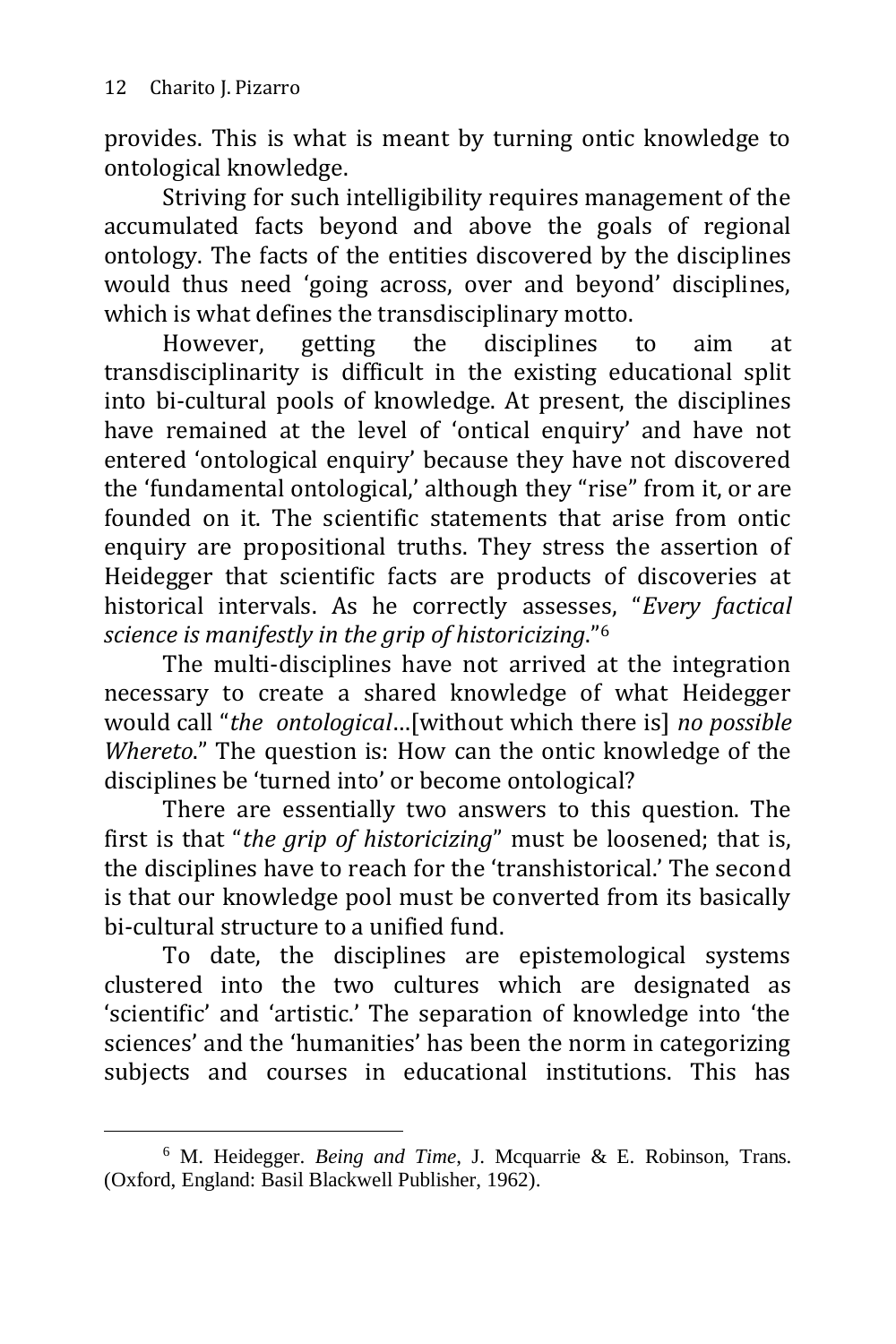resulted in a long-standing division into two databases of knowledge. That is, the results of research in the sciences go into the database of the sciences. Those from the arts and humanities go into the database of the arts and humanities. There is a trajectory of 'progress' in acquiring knowledge in the sciences. There is another measure of development in the arts and the humanities. These 'separated' clusters have flourished as isolated modes of accumulation of knowledge. The humanities and the sciences are essentially unable to communicate with each other. Not only do the two cultures persist as separate modes of knowledge, but further subdivisions under them have emerged.

Because of the prevailing culture of segregation of knowledge, the great problem is finding out how to make knowledge intelligible irrespective of whether the expertise is from any of the sciences or any of the humanities. At present, this is not possible. The experts in the sciences literally do not see eye-to-eye with the experts in the humanities, simply because the mutual respect is insufficient to disallow hegemony and the Humanities and the Natural and Physical Sciences professors do not 'use the same language.'

#### **Transdisciplinarity is a superior stage to interdisciplinarity**

Arriving at the intelligibility of a holistically structured background of meaning, which is at the heart of Heidegger's notion of *alétheia*, is the goal of transdisciplinarity. The term 'transdisciplinarity' was coined by Jean Piaget in 1970 at Nice, where he gave the first noted description of transdisciplinarity:

Finally, we hope to see **succeeding** to the stage of interdisciplinary relations a **superior stage**, which should be 'transdisciplinary,' i.e. which will not be limited to recognize the interactions and or reciprocities between the specialized researches, but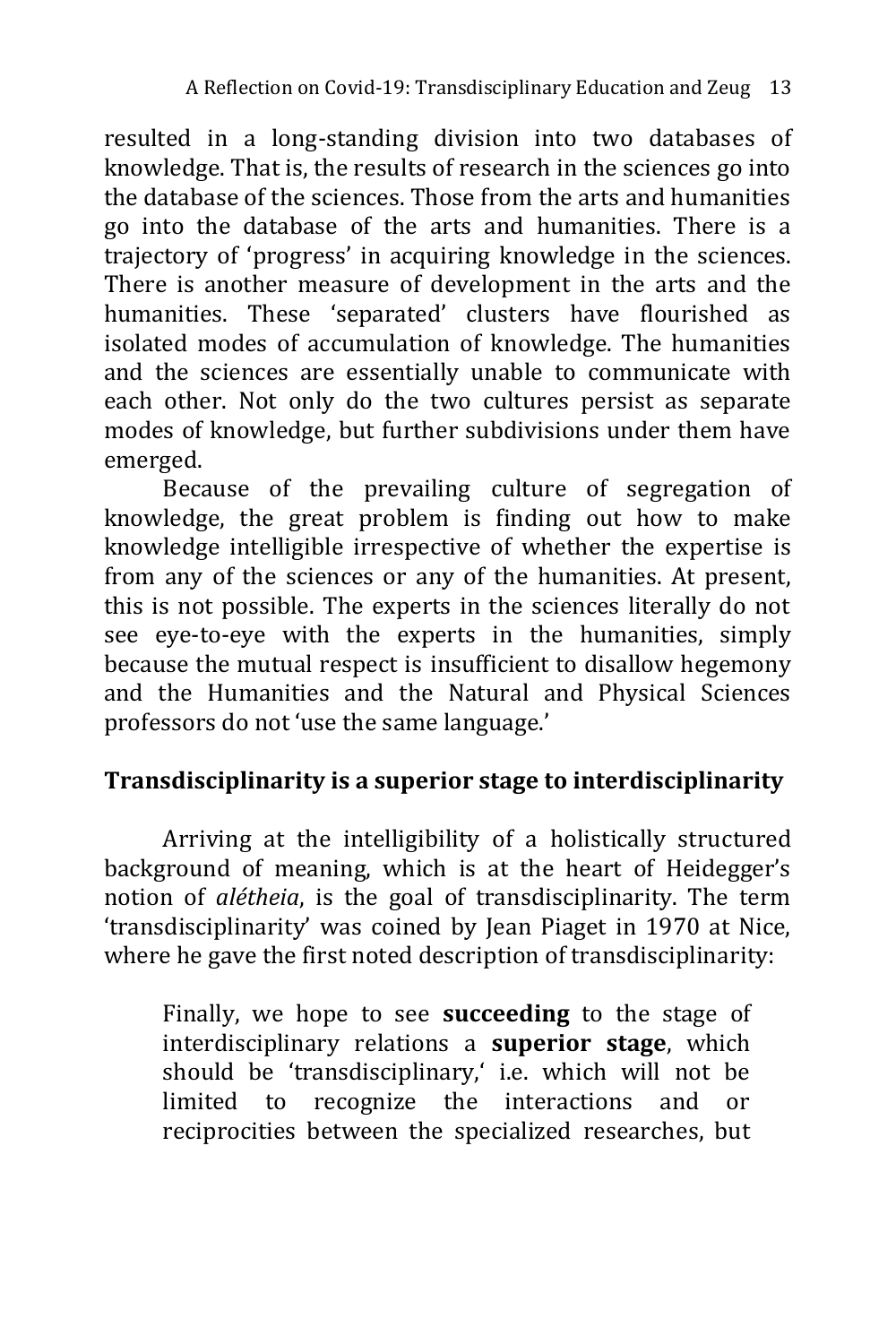#### 14 Charito J. Pizarro

which will locate these links inside a total system without stable boundaries between the disciplines. 7

Transdisciplinarity is, as Piaget emphasized, a superior stage which should follow the stage of interdisciplinarity. At this point we ask what makes it a "superior stage" after interdisciplinarity. If transdisciplinarity is what Piaget says it is, we wonder why it is not taken seriously as a goal of education. We also wonder why the various stakeholders of education remain practically deaf to the reasoned appeal of many thinkers, who, after Piaget's pronouncement, have acknowledged transdisciplinarity as a viable prospect of a solution, through educational means, to the present horrendously critical problems of humanity. Even though Piaget's statement was made several decades ago, and in spite of its author's prestige and renown in the field of education, transdisciplinarity is far from being familiar whether as a term or as a concept to teachers and students alike, and to stakeholders of education in general. It is also often more likely to be confused with multidisciplinarity or interdisciplinarity.

Adopting a transdisciplinary orientation no doubt implies some reconstitution of syllabi and curricula in educational institutions. That appears to be as formidable as the replacement of spelling conventions although these conventions are acknowledged to be problematic, e.g., in both the English and German languages. Transformative moves in orthography are barely successful. Thus, only little and almost insignificant changes in the spelling rules in these two languages have been implemented in spite of the efforts towards orthographic innovation. For example, due to various reasons, most of them practical and justifiable, "busy" has been retained instead of the suggested and proposed "bizzy," which accords more with the accustomed pronunciation in English. Also, the aversion to "Filosof" as a more phonologically pliable substitute for the

<sup>-</sup><sup>7</sup> B. Nicolescu. *Transdisciplinarity – Theory and Practice* (Cresskill, NJ: Hampton Press, 2008).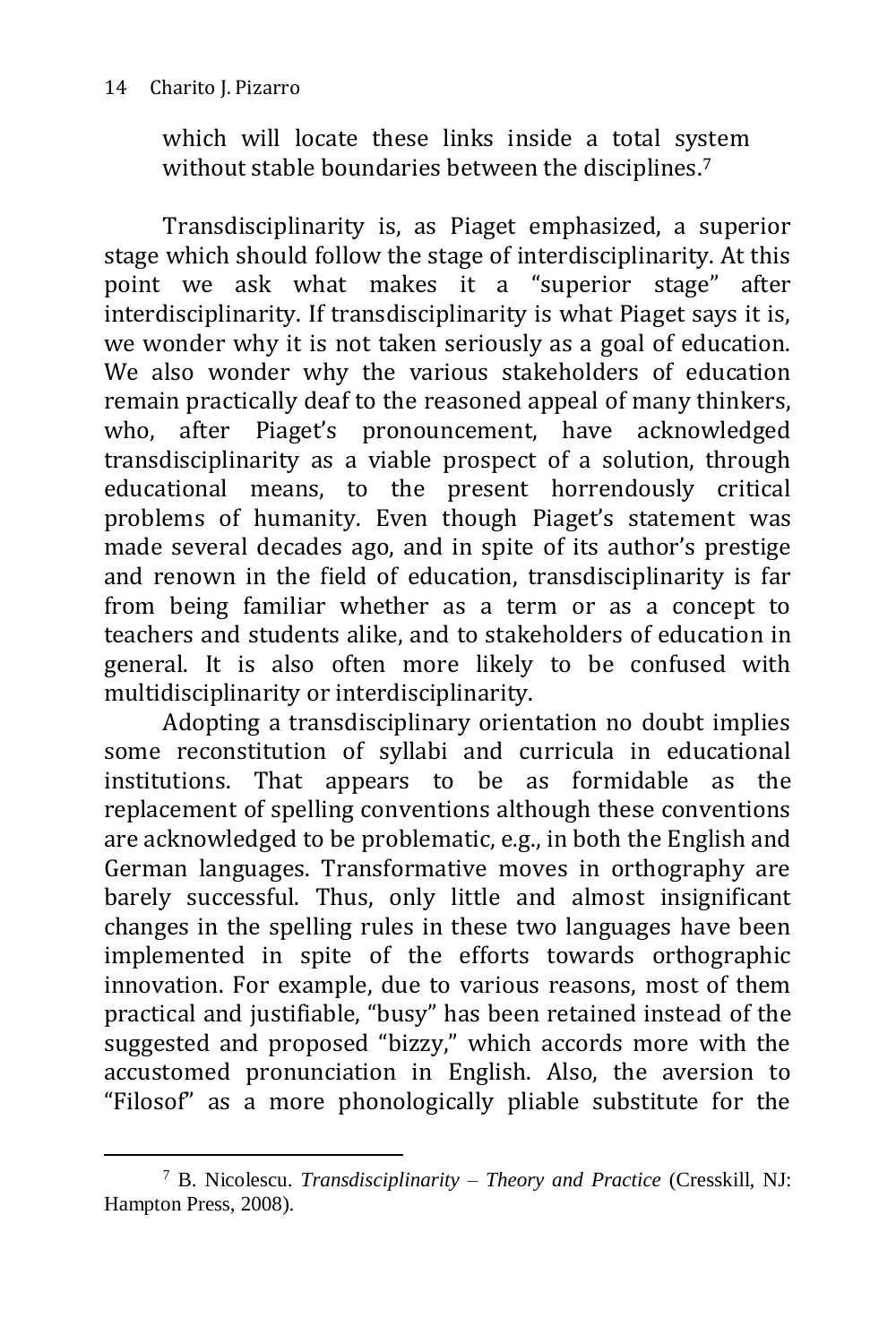admittedly more elegant "Philosoph" has prevailed in German taste.

#### **The Question at the center of the Gadamerian dialogue**

There is a trajectory of competition among the disciplines which has to be replaced by their willingness to share the results of their investigations of 'Reality'. Gadamer's idea of *Horizontverschmelzung*, 'melting of horizons,' takes a significant application when the disciplines start to act as horizons of knowledge focused on a question projected across millennia. The question is a transhistorical riddle: What is the purpose of human life? This got to be answered out of the knowledge from melted horizons, through a medium come to be trusted by all the epistemological systems: 'scientific facticity.' Since such facticity has been moving at distanced temporal intervals, thus in phases along the notion of *alétheia*, it would necessitate what Heidegger spoke of and proposed: to seek the opening to the Whereto in the fundamental-ontological, from which the ontic knowledge of the disciplines actually rose.

First of all, integration of knowledge means removing the boundaries that have been fixed between the two databases getting nourishment separately as 'Humanities' and 'Natural and Physical Sciences.' The next step in the necessary steps to integrate knowledge is to foster the continuity of the nourishment by putting the results of ontical enquiry in a 'data pool' open to dialogue in interpretation, perhaps of a kind of hermeneutics. The disciplines individually provide information about our universe that opens up to contributions from all the disciplines, with an eye to getting at the "primordial meaning" that *Zeug* is meant to "disclose." C.P. Snow, British scientist and novelist, regarded the division of intellectual culture into the sciences and the humanities as a tragedy. Transdisciplinarity will bring together a community of researchers and academia to collaborate and cooperate in the endeavour to override the tragic divisions which elide moral and ethical solutions to the disasters of humanity, including the Covid-19 pandemic. Transdisciplinarity emerges from cognitive acts that nurture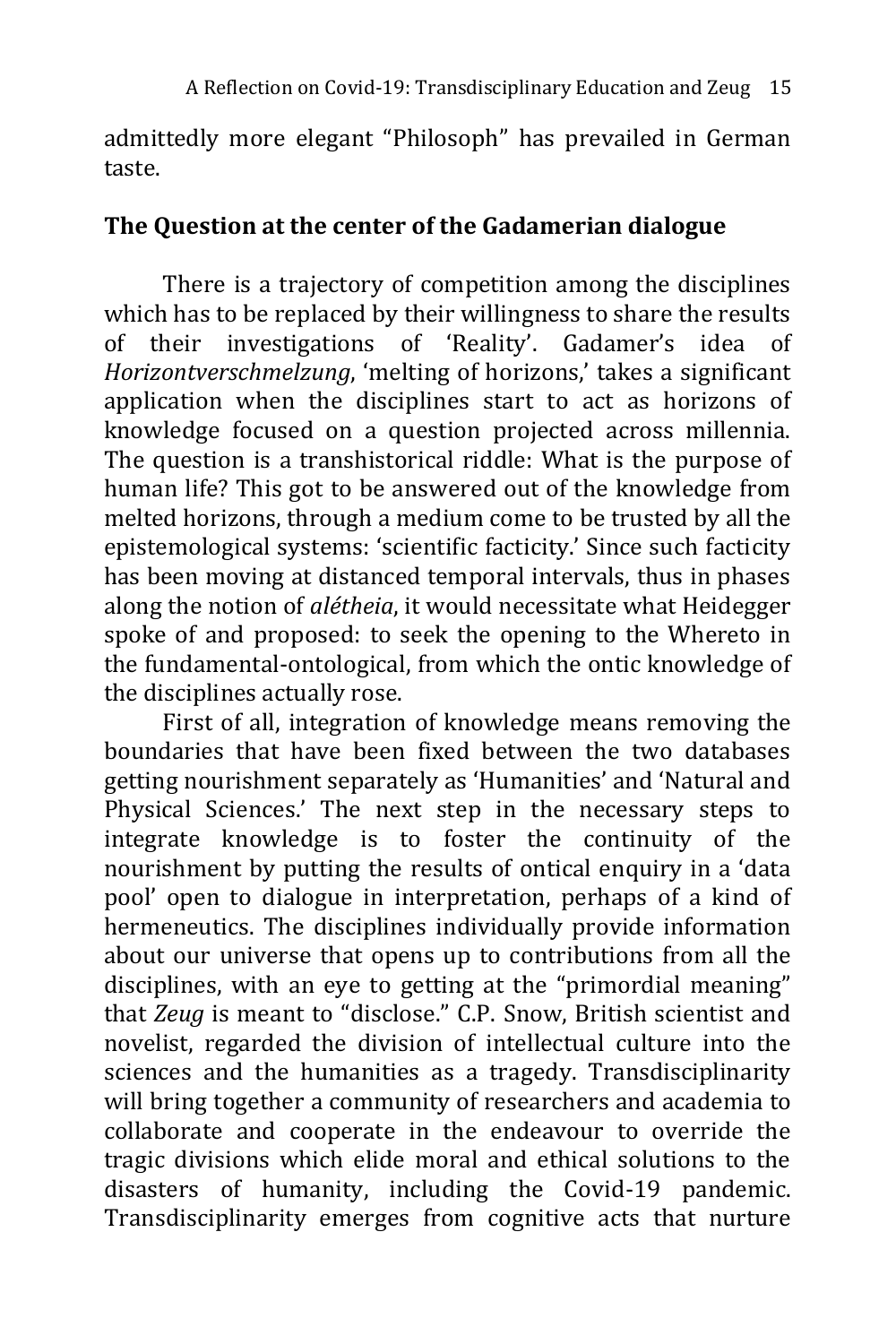optimism when pursuing the quest for truth through the disciplines as *Zeug* in the first and second definitions of Heidegger.

#### **Conclusion**

The disciplines in education are epistemological systems that constitute the ontical enquiry which is the mode of delivery of truth as 'scientific facticity' of entities in the world. In the meaning and sense of Heidegger's *alétheia* as 'unconcealment' of Truth, we ought to consider these discipline-derived facts as the preliminary academic mode of delivery of truth about the world. Elevating the ontical to the ontological level would require a transhistorical approach that would solve the lack of connectivity in the information acquired through statements of scientific facticity marked by temporally distant events of discovery and inference. Transdisciplinarity will provide this transhistorical bridging. It would be the approach to a pedagogy, andragogy or heutagogy where 'reality' is seen as the totality of the present data we have of the world, contributed by all the disciplines from the beginning of scientific enquiry. The said data pool will be contributed by the disciplines without the humanities being marginalized and without the natural and physical sciences being granted hegemony over them. Thereby, will the idea of progress in the accumulation of knowledge differ from the prevailing idea of progress in terms of the exercise of power and domination. Transdisciplinarity will enable the disciplines to shed the inclination to follow the tracks of the drive for domination that has brought about, and continues to bring about, all the horrendous crimes committed by humanity to itself. Disciplinary divisions echo the divisions of the world according to 'boundaries' motivated more by the competition for power and domination than by sharing, which is a demonstrated fact that has been exacerbated by the urgent necessity of sharing the earth in the reality of the Covid-19 pandemic. As Jean Piaget, author of the word 'transdisciplinarity,' says, transdisciplines will be "links inside a total system without stable boundaries between the disciplines." Transdisciplinarity arising from the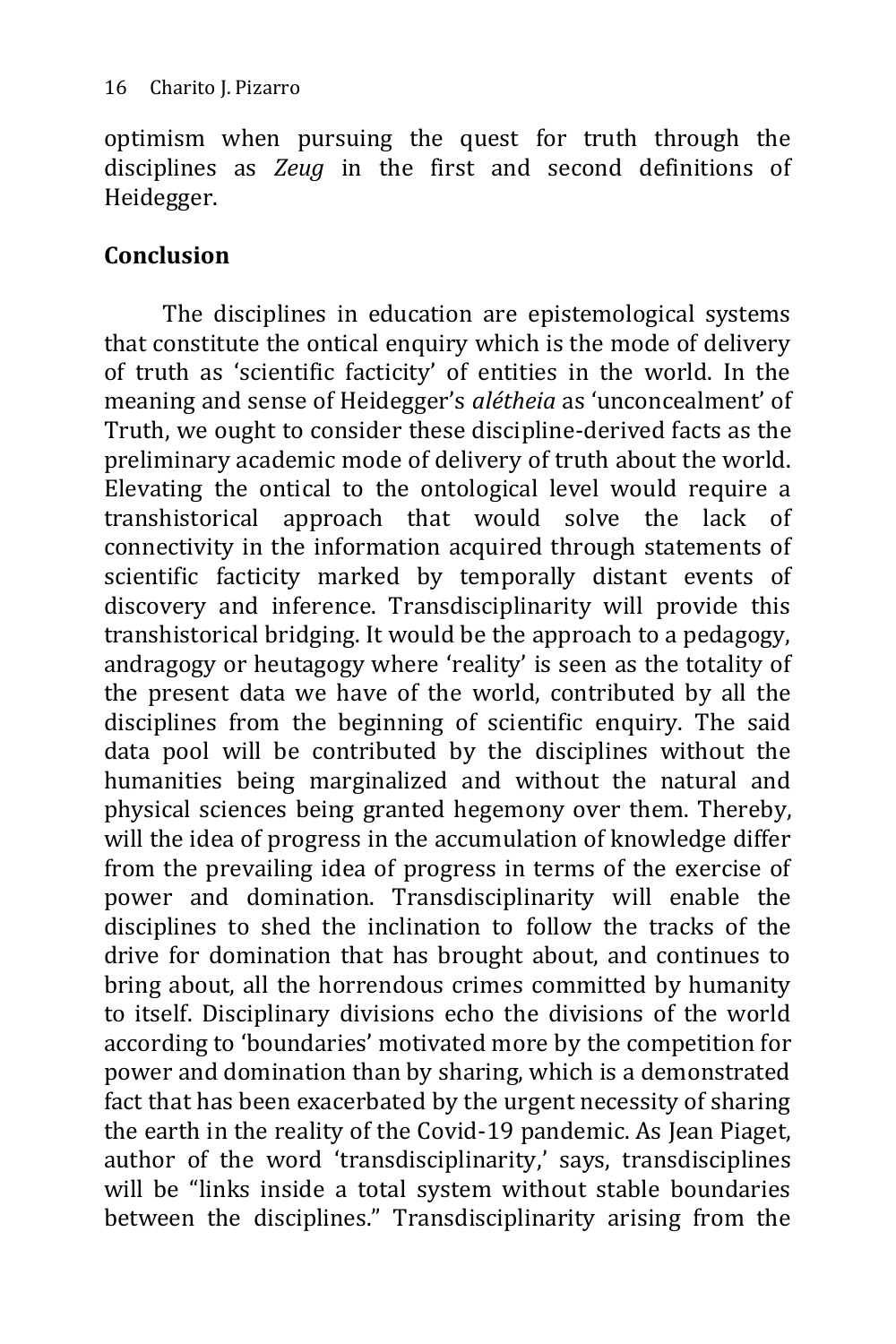first definition of Heidegger's *Zeug* will bring about the elucidation from disciplines in his second definition of *Zeug*. This second definition will be the literal equipment that will eventually salvage *philosophia perennis* from its rhetorical status<sup>8</sup> to the reality of the disclosure through research of an ontological horizon, in order to put the transmillenial riddle at its rightful place, i.e. at the center of the Gadamerian dialogue. Being will be made intelligible for thinking and for the reflection of inquiring human beings exited out of Plato's cave.<sup>9</sup> The alliance of seekers after truth as Heidegger's *alétheia* will have to transcend the confines and boundaries of disciplines, as part of the search for a holistically structured background of meaning, guided by the arrow of the Heideggerian 'Whereto.'

### **References**

-

- Burnett, R. "Is Transdisciplinarity a New Learning Paradigm for the Digital Age?" In B. Nicolescu (Ed.), *Transdisciplinarity - Theory and Practice*. Cresskill, NJ: Hampton Press, 2008.
- Camus, M. "The Hidden Hand Between Poetry and Science". In B. Nicolescu (Ed.), *Transdisciplinarity - Theory and Practice* (pp. 53-65). Cresskill, NJ: Hampton Press, 2008.
- Gadamer, H. G. *Wahrheit und Methode*. Tübingen: J.C.B. Mohr (Paul Siebeck), 1990.
- Heidegger, M. "Letter on Humanism". In D. F. Krell (Ed.), *Basic Writings* (revised and expanded edition). San Francisco, Calif.: Harper Collins Publishers, 1993.
	- \_\_\_\_\_\_\_\_\_\_\_\_\_. *Being and Time* (J. Mcquarrie & E. Robinson, Trans.). Oxford, England: Basil Blackwell Publisher, 1962.
	- \_\_\_\_\_\_\_\_\_\_\_\_\_\_. *Platons Lehre von der Wahrheit.* Bern: Verlag A. Francke A.G., 1932.

<sup>8</sup> M. Camus, "The Hidden Hand Between Poetry and Science". In B. Nicolescu (Ed.), *Transdisciplinarity - Theory and Practice* (Cresskill, NJ: Hampton Press, 2008), pp. 53-65.

<sup>9</sup> Charito, Pizarro. *The Symbolic Foundation of Human History* (Cebu: Jader Publishing House, 2016).